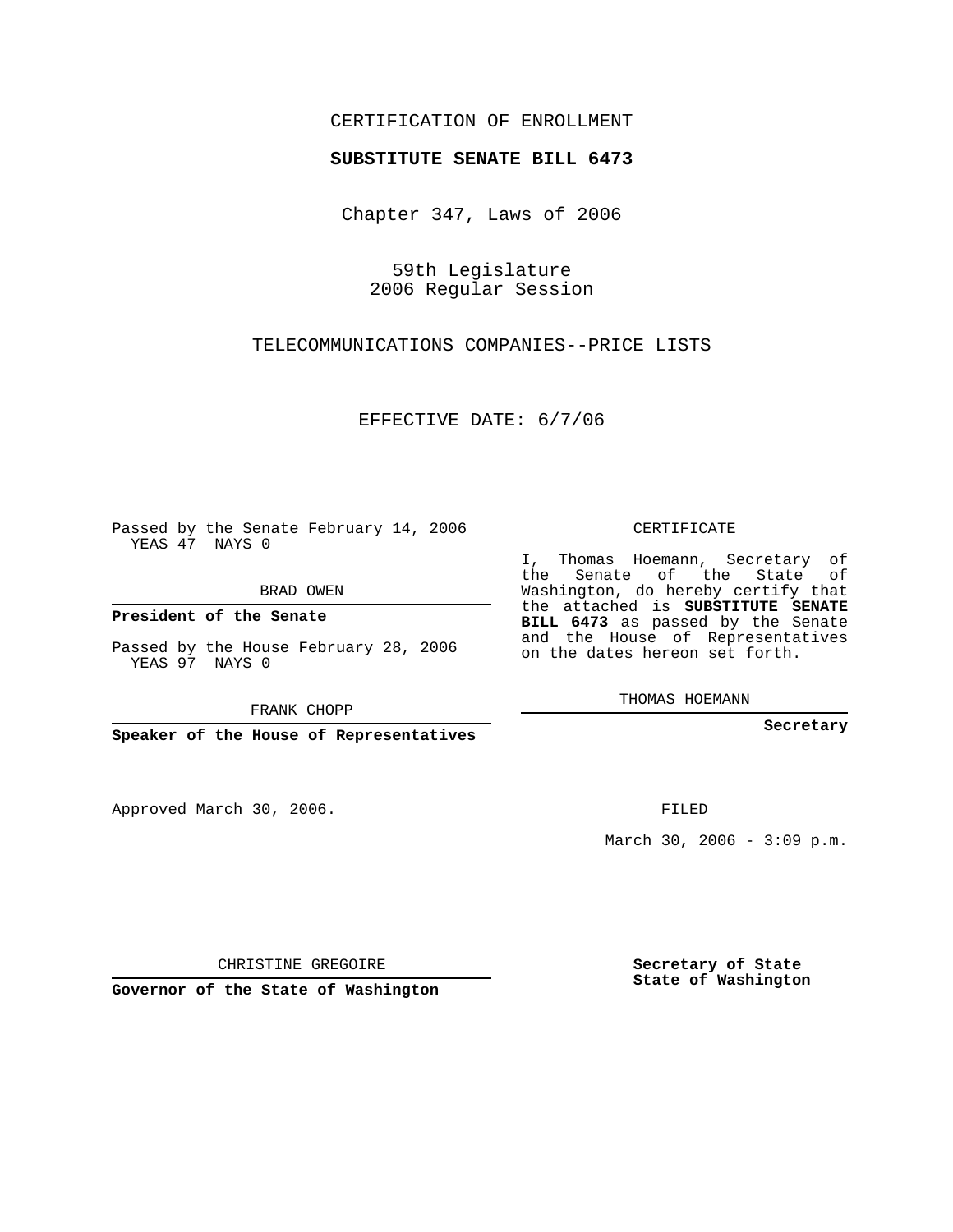## **SUBSTITUTE SENATE BILL 6473** \_\_\_\_\_\_\_\_\_\_\_\_\_\_\_\_\_\_\_\_\_\_\_\_\_\_\_\_\_\_\_\_\_\_\_\_\_\_\_\_\_\_\_\_\_

\_\_\_\_\_\_\_\_\_\_\_\_\_\_\_\_\_\_\_\_\_\_\_\_\_\_\_\_\_\_\_\_\_\_\_\_\_\_\_\_\_\_\_\_\_

Passed Legislature - 2006 Regular Session

## **State of Washington 59th Legislature 2006 Regular Session**

**By** Senate Committee on Water, Energy & Environment (originally sponsored by Senators Poulsen, Morton and Rockefeller)

READ FIRST TIME 01/27/06.

 AN ACT Relating to eliminating the requirement that telecommunications companies file price lists; amending RCW 80.36.100, 80.36.110, 80.36.320, and 80.36.330; and adding new sections to chapter 80.36 RCW.

BE IT ENACTED BY THE LEGISLATURE OF THE STATE OF WASHINGTON:

 **Sec. 1.** RCW 80.36.100 and 1989 c 101 s 9 are each amended to read as follows:

8 (1) Every telecommunications company shall file with the commission and shall print and keep open to public inspection at such points as the commission may designate, schedules showing the rates, tolls, rentals, and charges of such companies for messages, conversations and services rendered and equipment and facilities supplied for messages and services to be performed within the state between each point upon its line and all other points thereon, and between each point upon its line and all points upon every other similar line operated or controlled by it, and between each point on its line or upon any line leased, operated or controlled by it and all points upon the line of any other similar company, whenever a through service and joint rate shall have been established or ordered between any two such points.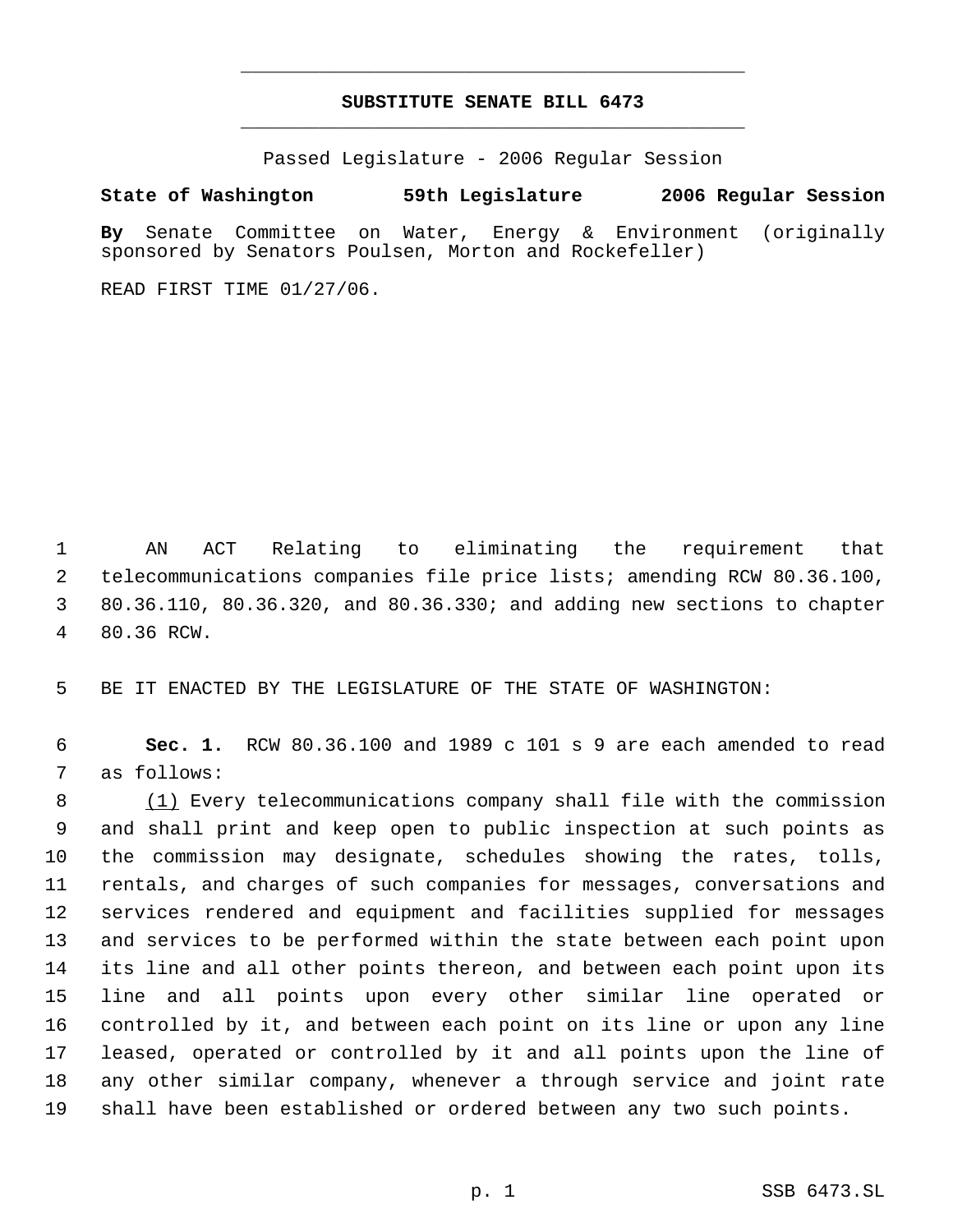(2) If no joint rate covering a through service has been established, the several companies in such through service shall file, print and keep open to public inspection as aforesaid the separately established rates, tolls, rentals, and charges applicable for such through service.

 (3) The schedules printed as aforesaid shall plainly state the places between which telecommunications service, or both, will be rendered, and shall also state separately all charges and all privileges or facilities granted or allowed, and any rules or regulations which may in anywise change, affect or determine any of the aggregate of the rates, tolls, rentals or charges for the service rendered.

13 (4) A schedule shall be plainly printed in large type, and a copy thereof shall be kept by every telecommunications company readily accessible to and for convenient inspection by the public at such places as may be designated by the commission, which schedule shall state the rates charged from such station to every other station on such company's line, or on any line controlled and used by it within the state.

 (a) All or any of such schedules kept as aforesaid shall be immediately produced by such telecommunications company upon the demand of any person.

23 (b) A notice printed in bold type, and stating that such schedules are on file and open to inspection by any person, the places where the same are kept, and that the agent will assist such person to determine from such schedules any rate, toll, rental, rule or regulation which is in force shall be kept posted by every telecommunications company in a conspicuous place in every station or office of such company.

 (5) This section does not apply to telecommunications companies classified as competitive under RCW 80.36.320 or to telecommunications services classified as competitive under RCW 80.36.330.

 **Sec. 2.** RCW 80.36.110 and 2003 c 189 s 2 are each amended to read as follows:

 (1) Except as provided in subsection (2) of this section, unless the commission otherwise orders, no change shall be made in any rate, toll, rental, or charge, that was filed and published by any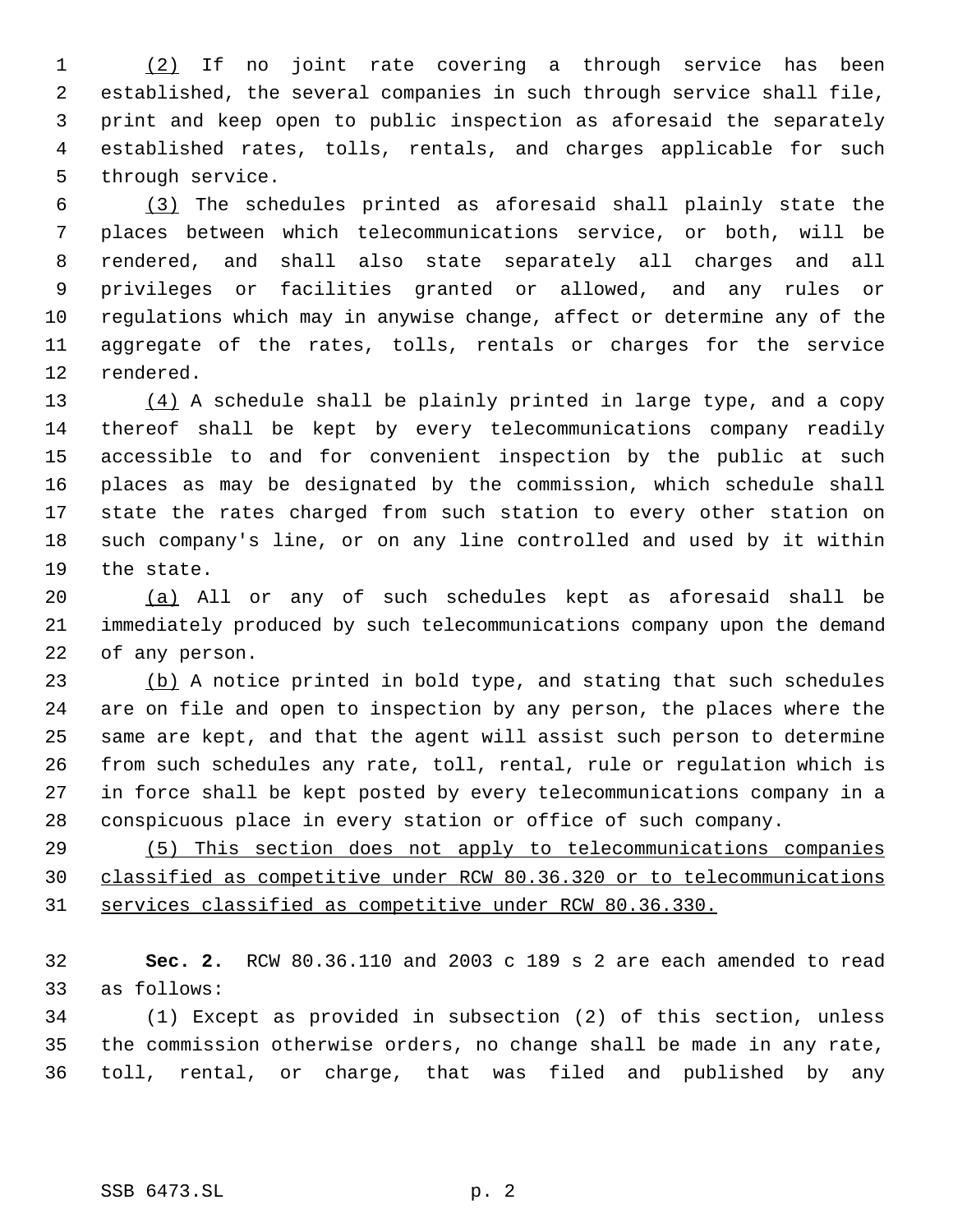telecommunications company in compliance with the requirements of RCW 80.36.100, except after notice as required in this subsection.

 (a) For changes to any rate, toll, rental, or charge filed and published in a tariff, the company shall provide thirty days' notice to the commission and publication for thirty days as required in the case of original schedules in RCW 80.36.100. The notice shall plainly state the changes proposed to be made in the schedule then in force, and the time when the changed rate, toll, or charge will go into effect, and all proposed changes shall be shown by printing, filing and publishing new schedules, or shall be plainly indicated upon the schedules in force at the time and kept open to public inspection. Proposed changes may be suspended by the commission within thirty days or before the stated effective date of the proposed change, whichever is later.

14 (b) ((For changes to any rate, toll, rental, or charge filed and published in a price list, the company shall provide ten days' notice to the commission and customers. The commission shall prescribe the 17 form of notice.

 $(e)$ ) The commission for good cause shown may allow changes in rates, charges, tolls, or rentals without requiring the notice and 20 publication provided for in (a)  $((e<sub>r</sub> + b))$  of this subsection, by an order or rule specifying the change to be made and the time when it takes effect, and the manner in which the change will be filed and published.

24 ( $(\overline{d})$ ) (c) When any change is made in any rate, toll, rental, or charge, the effect of which is to increase any rate, toll, rental, or charge then existing, attention shall be directed on the copy filed with the commission to the increase by some character immediately preceding or following the item in the schedule, which character shall be in such a form as the commission may designate.

 (2)(a) A telecommunications company may file a tariff that decreases any rate, charge, rental, or toll with ten days' notice to the commission and publication without receiving a special order from the commission when the filing does not contain an offsetting increase to another rate, charge, rental, or toll, and the filing company agrees not to file for an increase to any rate, charge, rental, or toll to recover the revenue deficit that results from the decrease for a period of one year.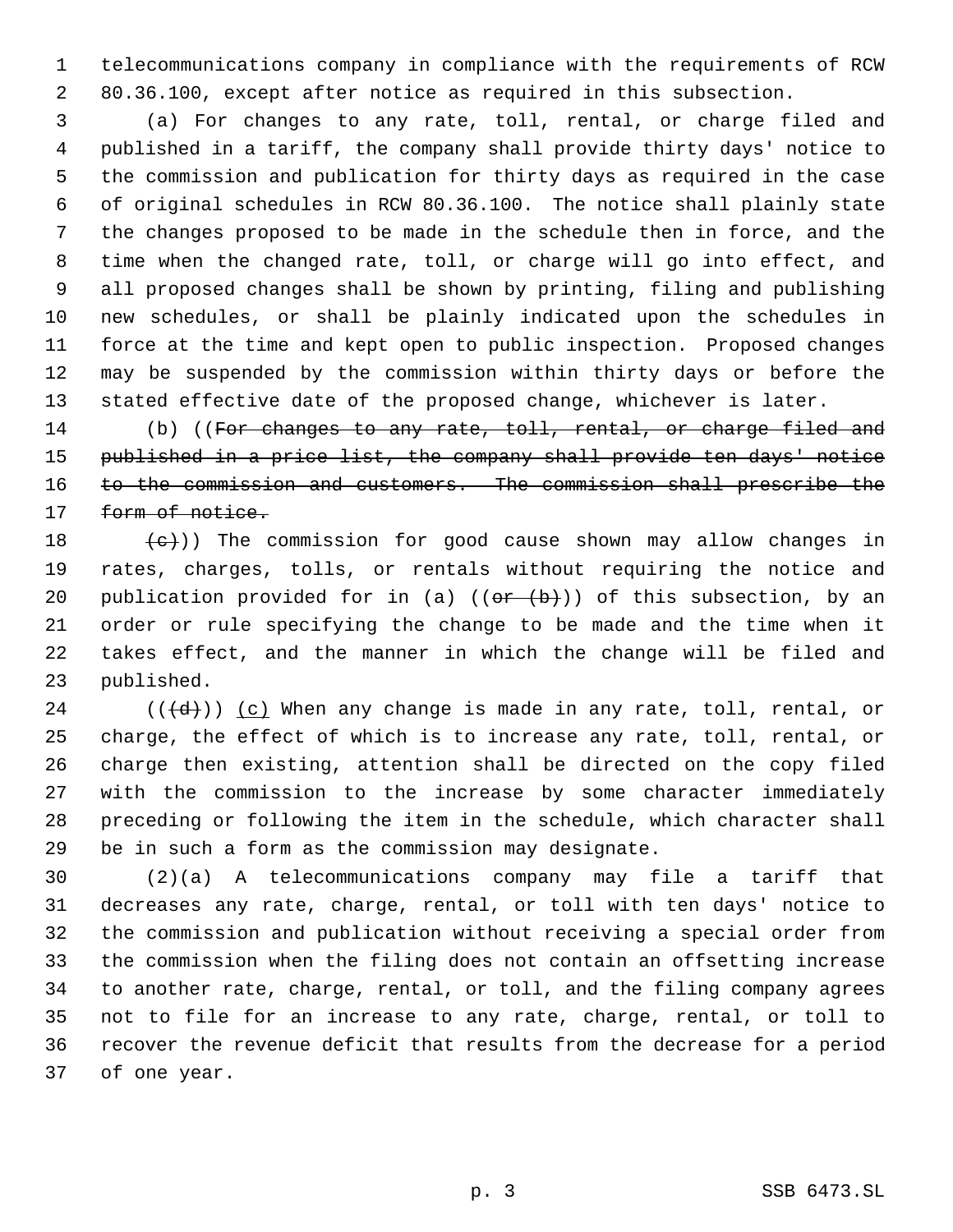(b) A telecommunications company may file a promotional offering to be effective, without receiving a special order from the commission, upon filing with the commission and publication. For the purposes of 4 this section, "promotional offering" means a tariff ((or price list)) that, for a period of up to ninety days, waives or reduces charges or conditions of service for existing or new subscribers for the purpose of retaining or increasing the number of customers who subscribe to or use a service.

 **Sec. 3.** RCW 80.36.320 and 2003 c 189 s 3 are each amended to read as follows:

 (1) The commission shall classify a telecommunications company as a competitive telecommunications company if the services it offers are subject to effective competition. Effective competition means that the company's customers have reasonably available alternatives and that the company does not have a significant captive customer base. In determining whether a company is competitive, factors the commission shall consider include but are not limited to:

(a) The number and sizes of alternative providers of service;

 (b) The extent to which services are available from alternative 20 providers in the relevant market;

 (c) The ability of alternative providers to make functionally equivalent or substitute services readily available at competitive 23 rates, terms, and conditions; and

 (d) Other indicators of market power which may include market share, growth in market share, ease of entry, and the affiliation of providers of services.

 The commission shall conduct the initial classification and any subsequent review of the classification in accordance with such procedures as the commission may establish by rule.

 (2) Competitive telecommunications companies shall be subject to minimal regulation. ((Minimal regulation means that competitive telecommunications companies may file, instead of tariffs, price  $\pm i$ sts.)) The commission may ((also)) waive ((other)) any regulatory 34 requirement( $(s)$ ) under this title for competitive telecommunications companies when it determines that competition will serve the same purposes as public interest regulation. The commission may waive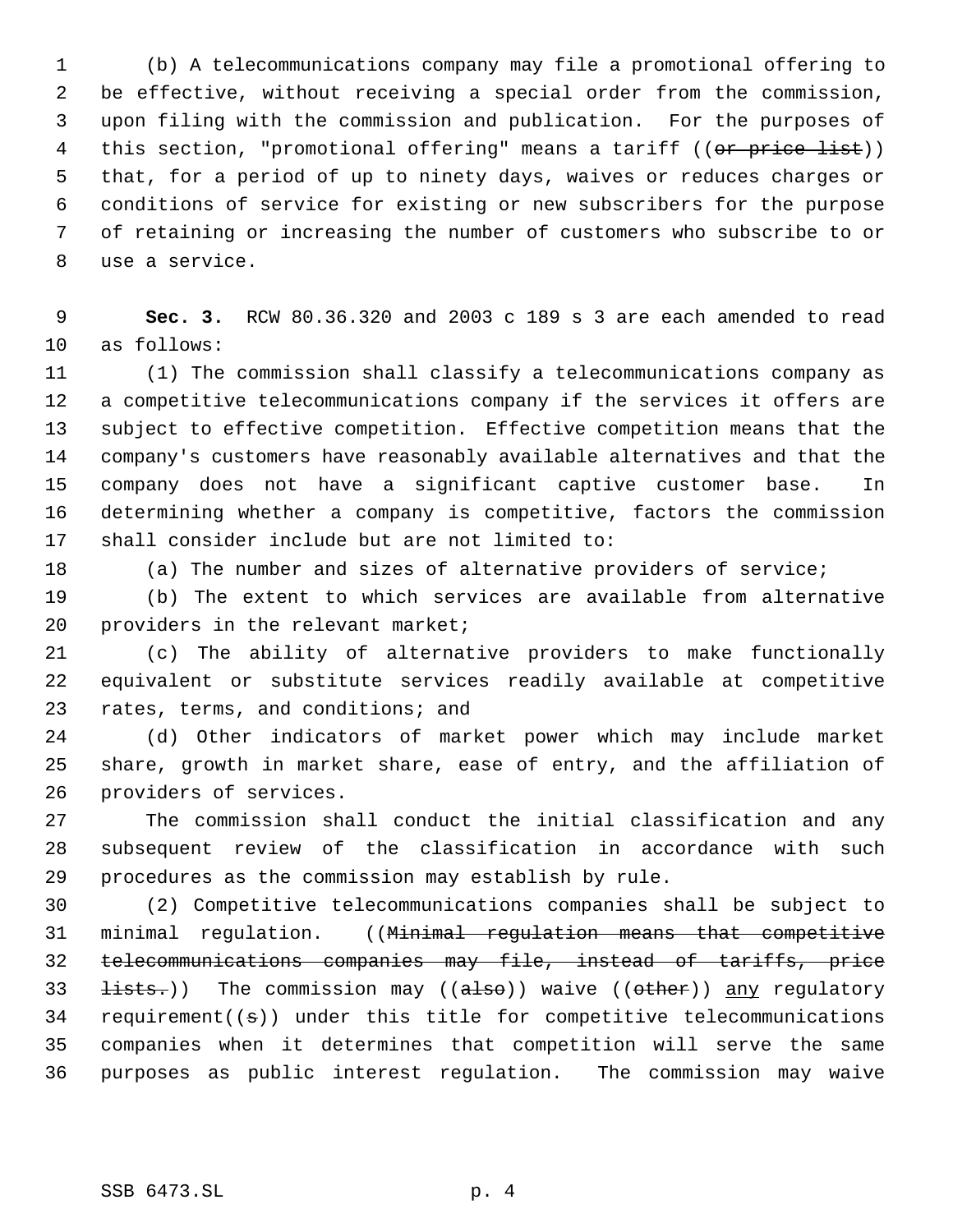different regulatory requirements for different companies if such different treatment is in the public interest. A competitive telecommunications company shall at a minimum:

 (a) Keep its accounts according to regulations as determined by the commission;

 (b) File financial reports with the commission as required by the commission and in a form and at times prescribed by the commission; and (c) ((Keep on file at the commission such current price lists and

9 service standards as the commission may require; and

 $(d)$ ) Cooperate with commission investigations of customer complaints.

12 (3) ((When a telecommunications company has demonstrated that the 13 equal access requirements ordered by the federal district court in the 14 case of U.S. v. AT&T, 552 F. Supp. 131 (1982), or in supplemental orders, have been met, the commission shall review the classification of telecommunications companies providing inter-LATA interexchange 17 services. At that time, the commission shall classify all such companies as competitive telecommunications companies unless it finds that effective competition, as defined in subsection (1) of this 20 section, does not then exist.

21  $(4)$ )) The commission may revoke any waivers it grants and may reclassify any competitive telecommunications company if the revocation or reclassification would protect the public interest.

24 ( $(\overline{5})$ ) (4) The commission may waive the requirements of RCW 80.36.170 and 80.36.180 in whole or in part for a competitive telecommunications company if it finds that competition will serve the same purpose and protect the public interest.

 **Sec. 4.** RCW 80.36.330 and 2003 c 189 s 4 are each amended to read as follows:

 (1) The commission may classify a telecommunications service provided by a telecommunications company as a competitive telecommunications service if the service is subject to effective competition. Effective competition means that customers of the service have reasonably available alternatives and that the service is not provided to a significant captive customer base. In determining whether a service is competitive, factors the commission shall consider include but are not limited to: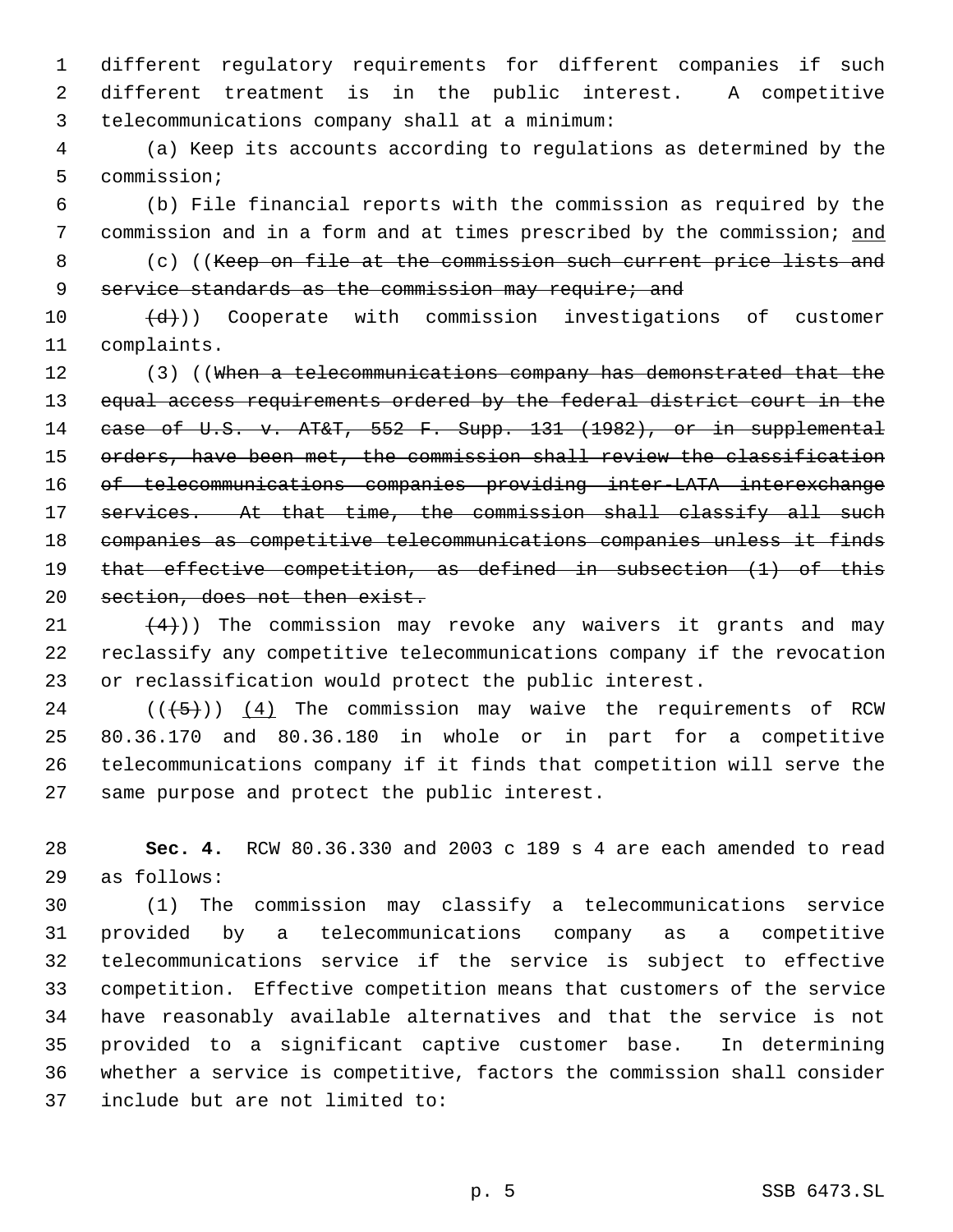(a) The number and size of alternative providers of services;

 (b) The extent to which services are available from alternative providers in the relevant market;

 (c) The ability of alternative providers to make functionally equivalent or substitute services readily available at competitive rates, terms, and conditions; and

 (d) Other indicators of market power, which may include market share, growth in market share, ease of entry, and the affiliation of providers of services.

 (2) ((When the commission finds that a telecommunications company has demonstrated that a telecommunications service is competitive, the 12 commission may permit the service to be provided under a price list. 13 The commission may adopt procedural rules necessary to implement this 14 section.)) Competitive telecommunications services are subject to 15 minimal regulation. The commission may waive any regulatory 16 requirement under this title for companies offering a competitive telecommunications service when it determines that competition will serve the same purposes as public interest regulation. The commission may waive different regulatory requirements for different companies if such different treatment is in the public interest. A company offering a competitive telecommunications service shall at a minimum:

 (a) Keep its accounts according to rules adopted by the commission; (b) File financial reports for competitive telecommunications services with the commission as required by the commission and in a form and at times prescribed by the commission; and

 (c) Cooperate with commission investigations of customer complaints.

 (3) Prices or rates charged for competitive telecommunications services shall cover their cost. The commission shall determine proper cost standards to implement this section, provided that in making any assignment of costs or allocating any revenue requirement, the commission shall act to preserve affordable universal telecommunications service.

 (4) The commission may investigate prices for competitive telecommunications services upon complaint. In any complaint proceeding initiated by the commission, the telecommunications company providing the service shall bear the burden of proving that the prices charged cover cost, and are fair, just, and reasonable.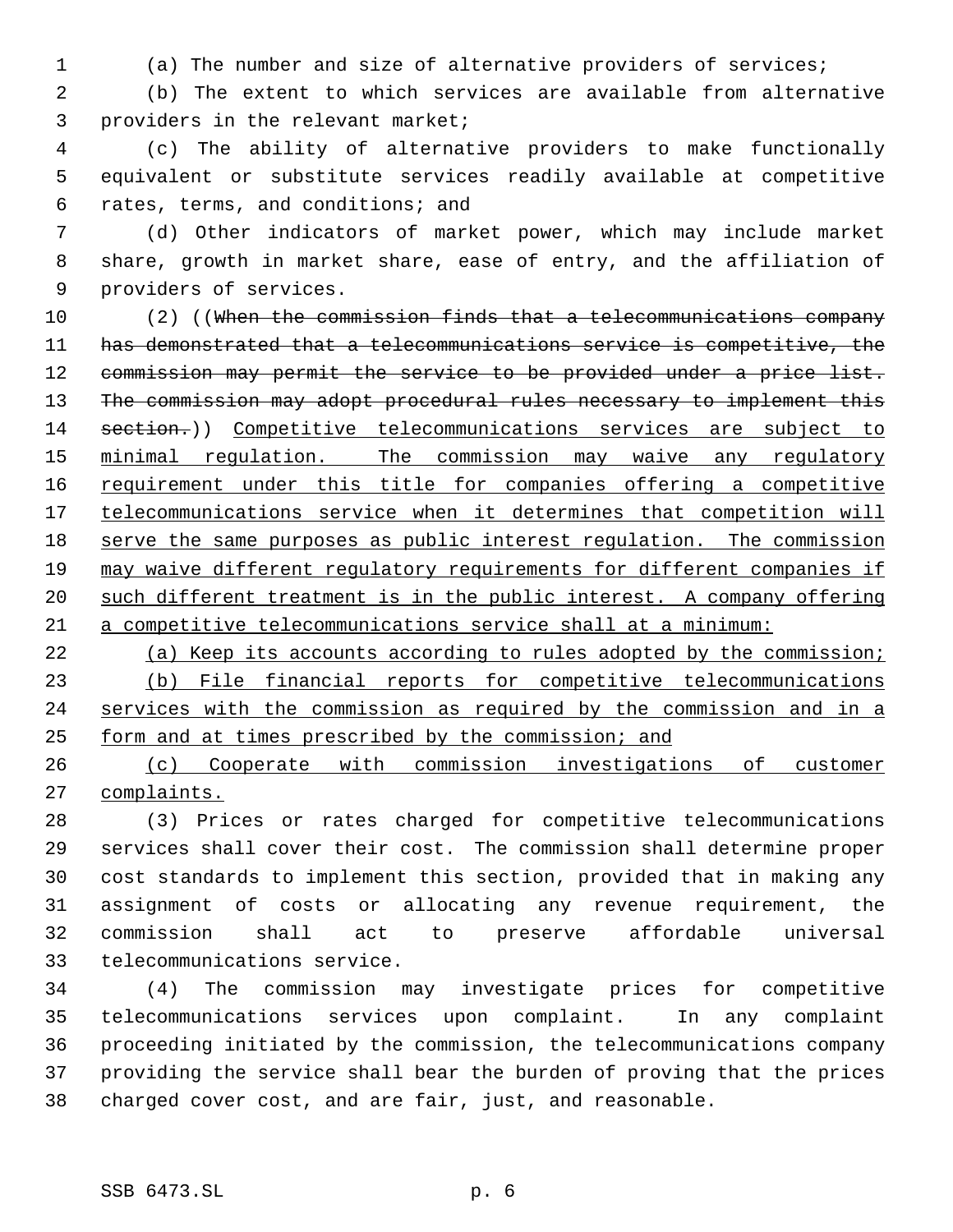(5) Telecommunications companies shall provide the commission with all data it deems necessary to implement this section.

 (6) No losses incurred by a telecommunications company in the provision of competitive services may be recovered through rates for noncompetitive services. The commission may order refunds or credits to any class of subscribers to a noncompetitive telecommunications service which has paid excessive rates because of below cost pricing of competitive telecommunications services.

 (7) The commission may reclassify any competitive telecommunications service if reclassification would protect the public interest.

 (8) The commission may waive the requirements of RCW 80.36.170 and 80.36.180 in whole or in part for a service classified as competitive if it finds that competition will serve the same purpose and protect the public interest.

 NEW SECTION. **Sec. 5.** A new section is added to chapter 80.36 RCW to read as follows:

 (1) Until June 30, 2007, a telecommunications company may continue to maintain on file with the commission any price list that, pursuant to RCW 80.36.100, 80.36.320, and 80.36.330, was on file and in effect before the effective date of this act. The price list is subject to the statutes and rules in effect immediately before the effective date of this act.

 (2) The commission may, upon petition by a company with a price list on file before the effective date of this act, extend the deadline in subsection (1) of this section until June 30, 2008. The commission may approve an extension only if the petitioning company demonstrates that it cannot reasonably implement a replacement for its price list by June 30, 2007, and that the extension of time will not result in harm to customers or competition.

 NEW SECTION. **Sec. 6.** A new section is added to chapter 80.36 RCW to read as follows:

 Each company withdrawing a filed price list shall provide each customer receiving service under the price list with information about the rates, terms, and conditions under which the service will continue to be provided. If the rates, terms, and conditions do not change upon